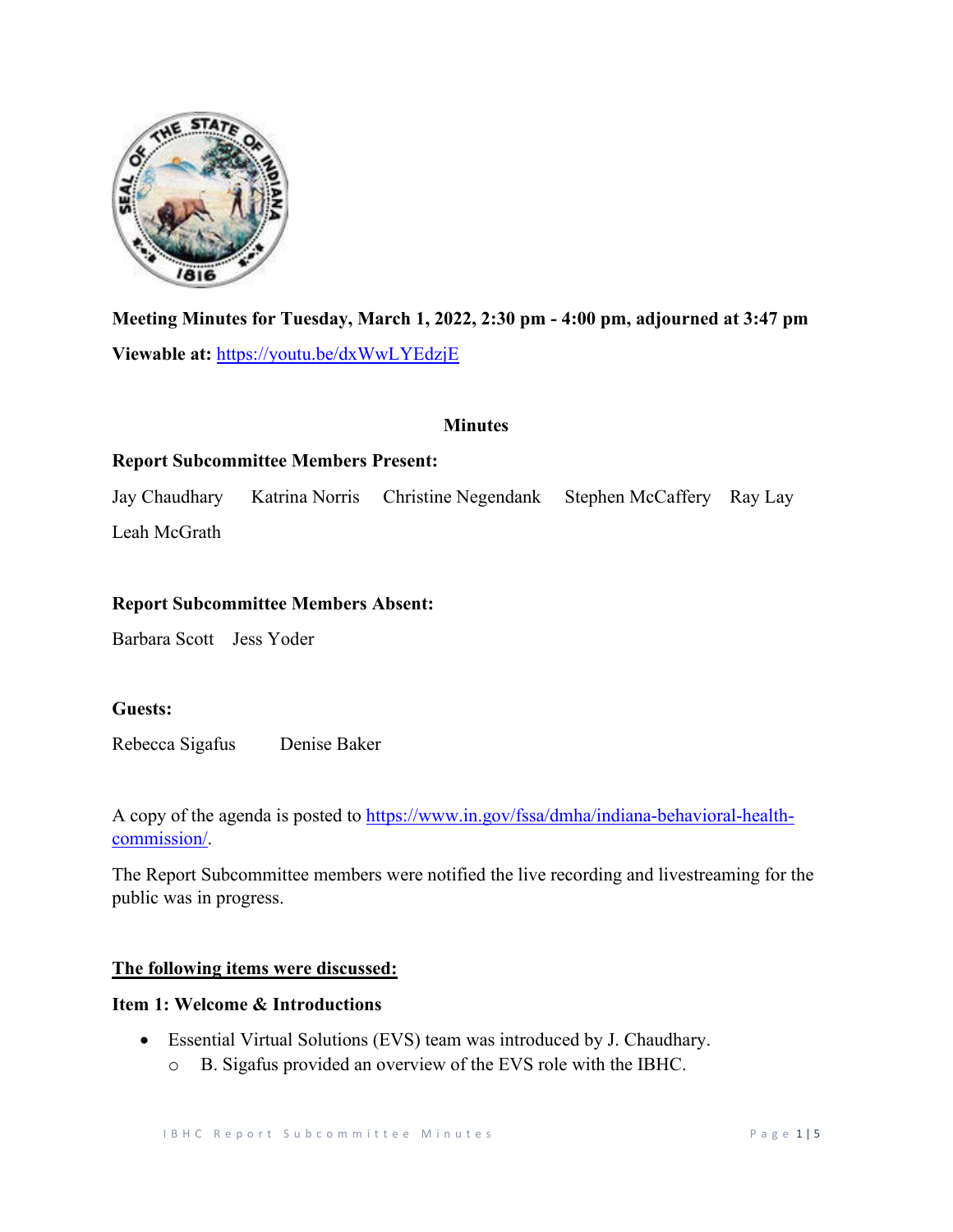# **Item 2: Project Plan Discussion**

- B. Sigafus walked through the IBHC Project Plan designed to meet the SEA 273 mandates within the allotted time frame. Items completed were noted. The proposed framework, process, and timeframe for completing the IBHC's work, and the completion of the final report were reviewed. (B. Sigafus will add the timeframe for the IBHC to review and provide final approval of the report.)
- J. Chaudhary asked if there were questions. No questions were asked.
- Several members commented on appreciating having a solid structure to move forward.
- The IBHC Project Plan will be sent to the Report Subcommittee.

#### **Item 3: Report Elements**

- J. Chaudhary noted that the report will need to be written in a way that all persons reading it can understand. There will be multiple audiences, so creating a user-friendly report is critical.
- J. Chaudhary presented slides with a proposed IBHC report framework. The cover slide showed a visual of where we are today. Arrows coming from all different directions, labeling the plethora of systems which are intertwined, fragmented, disconnected, and create chaos for those trying to navigate within it.
	- o **The proposed framework's foundation is building a sustainable infrastructure and building a bridge to the future.**
	- o Key Parts (strategies to accomplish this) include:
		- 1. 988, CCBHC, and Criminal Justice (top priorities)
		- 2. Workforce (to support the infrastructure)
		- 3. Overall Mental Well-being (to support the infrastructure)
			- SEL/MH
			- Social Determinants of Health (SDoH)
			- **Stigma/testimonials**
		- 4. The remaining recommendations will be incorporated into the report under the umbrella of" building a sustainable infrastructure"
	- o C. Negendank agreed with the breakout of the proposed elements. She inquired if the size of part one components will be the same or different.
	- o J. Chaudhary described envisioning a 3-level report:
		- Executive summary (bullet points, 2 pages front and back)
		- Additional detail (leading to and supporting the recommendations)
		- On-line only documents including all recommendations, appendices, reports, and supporting documentation.
		- In response to C. Negendank's question, J. Chaudhary indicated part one, 988 and CCBHC items, will probably be larger than some of the other areas. He highlighted the importance of leading with the most impactful. Criminal Justice may need to be its own area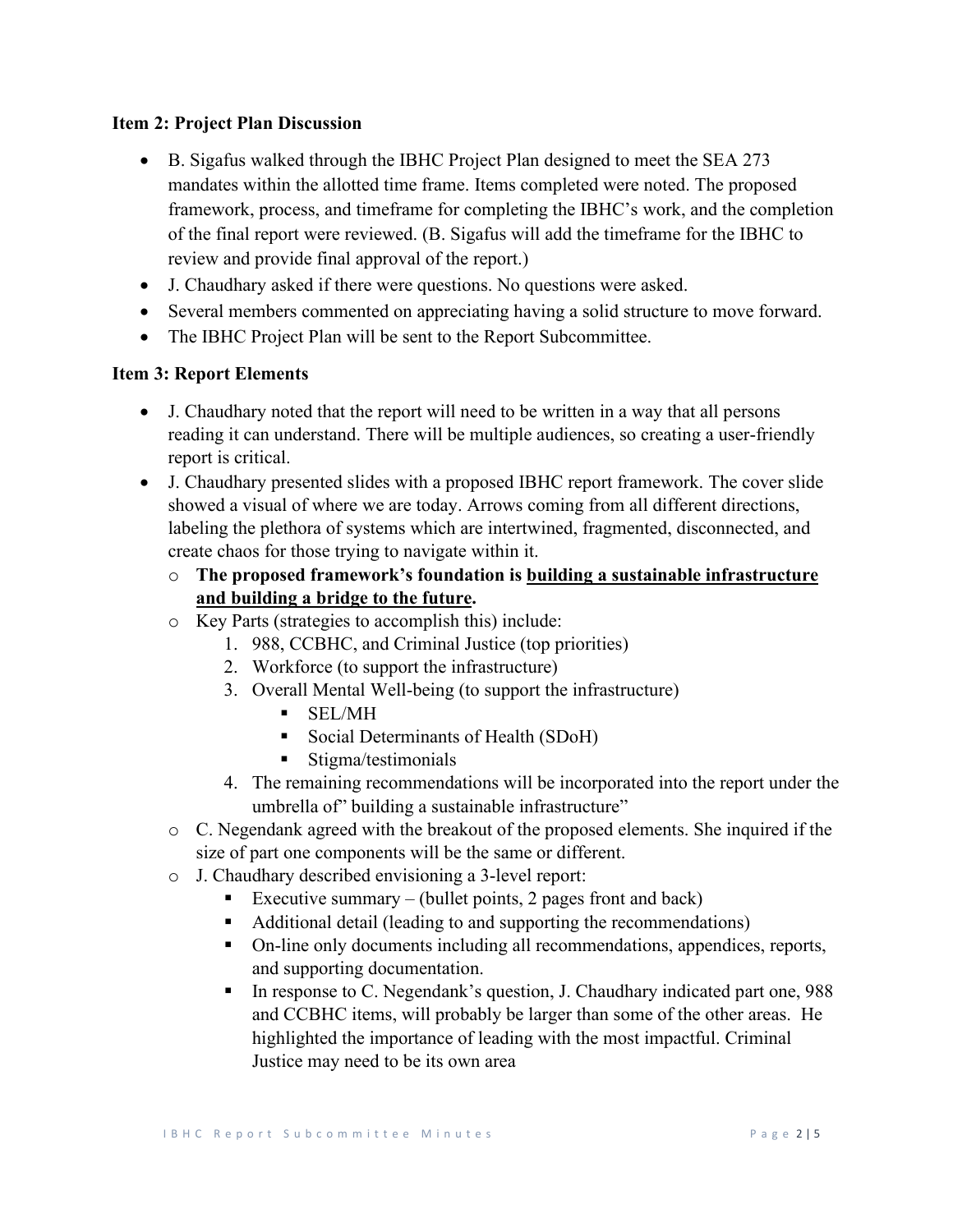- o S. McCaffery described his vision as seeing the sustainable infrastructure as an umbrella. Under the umbrella are the strategies that are needed to make the infrastructure sustainable.
- o S. McCaffery proposed using language which will be clear to all who read it. The report needs to provide clearly defined concepts that all people can understand and relate to.
- J. Chaudhary noted the common elements with 988 and CCBHC are the backbone of financial sustainability. He then suggested to make Criminal Justice its own separate element. (The subcommittee agreed with this recommendation.)
	- o K. Norris N suggested the report needs a visual display of framework. What is done now and what is proposed for the future. There is another path! Take a layman's approach so all can understand it.
	- o J. Chaudhary indicated legislators will be looking for concrete actionable items. Specifically, 988 and CCBHC will require legislative action in the 2023 session. He recommends using testimonials along with context that will support creating a new path.
	- o R. Lay noted there is value in sharing your story. He will write his story/testimonial. He also stated " Crisis often starts behind the front door. What we are doing is not working. We need a mental health response to a mental health crisis." R. Lay expressed using the structure of Respite Centers and Peers are critical elements. He expressed concern that Indiana Department of Corrections has not participated in the BHC.
	- o J. Chaudhary agrees, including peers and respite needs to be included within the report under crisis response (988/Crisis Now model). The report needs to connect to all audiences (public, hospitals, criminal justice, legislators…)
	- o J. Chaudhary is interested in using art as a visual. C. Negendank will reach out to local artists she knows to help secure someone to develop the visual.
	- o S. McCaffery suggested the last page(s) need to be recommendations (bullets) with action items.
	- o J. Chaudhary recommended using the executive summary to state recommendations.
	- o S. McCaffery expressed the need to be specific regarding action needed with a dollar amount/budget.
	- o J. Chaudhary indicated a dollar amount and budget are being worked on.
	- o L. McGrath recommended including data to paint the picture of now and future. Use data to demonstrate the "why" to support the recommendations. Create something that is streamlined for everyone. Show how spreading dollars differently can get you X value (data). ("What's in it for me?") Establish the " why" we (the legislators) should do the recommendations.
	- $\circ$  J. Chaudhary suggested the chaos, testimonials, and the cost demonstrate the whys.
	- o L. McGrath noted that legislators are the primary audience. Start there.
	- o J. Chaudhary suggested the report demonstrate how a minimal investment can be sustainable and provide better value. He stated Part 1 will need to be further flush out.
	- o R. Lay recommended the state be proactive vs reactive.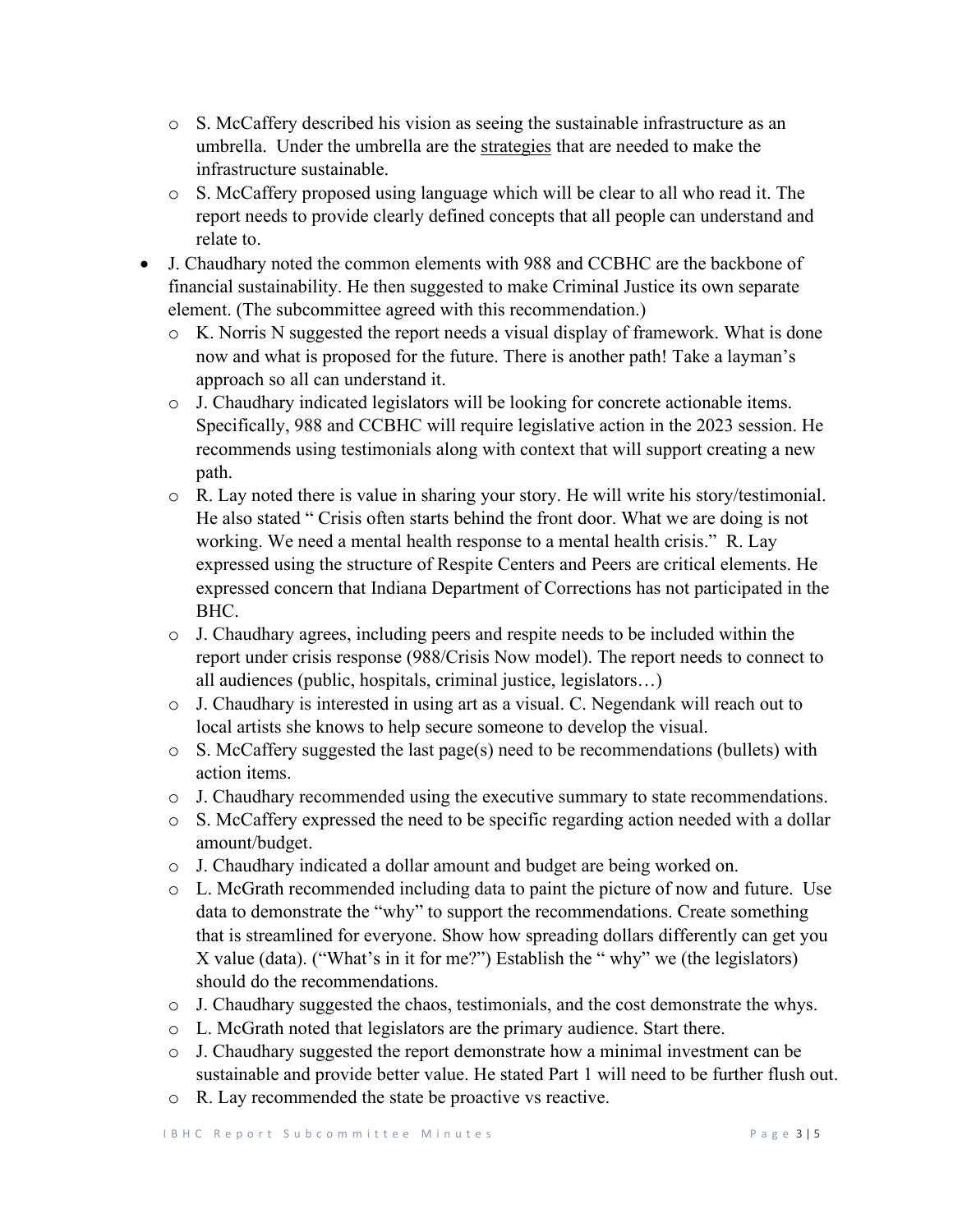- o J. Chaudhary noted the recommendations are tied together.
- o S. McCaffery suggested the group give thought to branding and language.
- o J. Chaudhary asked for group feedback on categorization of Part 1. The group agreed that criminal justice needs to be a standalone item.
- o S. McCaffery identified parity, workforce, and telehealth as strategies for building a sustainable infrastructure.
- o J. Chaudhary highlighted the need to broaden the focus on all Hoosiers (for example, parity is all inclusive)
- C. Negendank asked if testimonials will be used across the sections or as its own section?
	- o J. Chaudhary proposed testimonials be sprinkled throughout. He stated the Governor Holcomb/Lieutenant Governor Crouch will be asked to write a letter. It was suggested that all IBHC members provide a bio.
	- o S. McCaffery suggested using a layout of data, testimonials, and recommendations.
	- o L. McGrath suggested using that format in each section, then at the end combine them.
- J. Chaudhary asked the group to review all recommendations and provide input on where they fit. He will send out the most current recommendations document to this subcommittee.
- B. Sigafus outlined the proposed framework for the final report (adjustments may be made based on the subcommittees recommendations):
	- 1. Cover page (art)
	- 2. Forward
	- 3. Executive Summary
	- 4. Introduction
	- 5. Process description
	- 6. Body
	- 7. Appendices (provide links)
- Group feedback:
	- o L. McGrath recommended the executive summary needs to be concise and include the why, supporting data, and recommendations.
		- The group agreed with this recommendation.
	- o J. Chaudhary indicated he will work with Becca and Denise to incorporate the subcommittees recommendations into the report development.
	- o S. McCaffery indicated the recommendations need more action steps. He also suggested the recommendations each subgroup made need to be included in the report.
	- o J. Chaudhary stated the report will incorporate all recommendations. Except for the ones which have been taken care of already.
- B. Sigafus screen shared a table created to provide information and a visual of the legislative mandates and what has been discussed within the subcommittees.
	- o Due to running out of time, J. Chaudhary requested this be sent to the Report Subcommittee for their review.